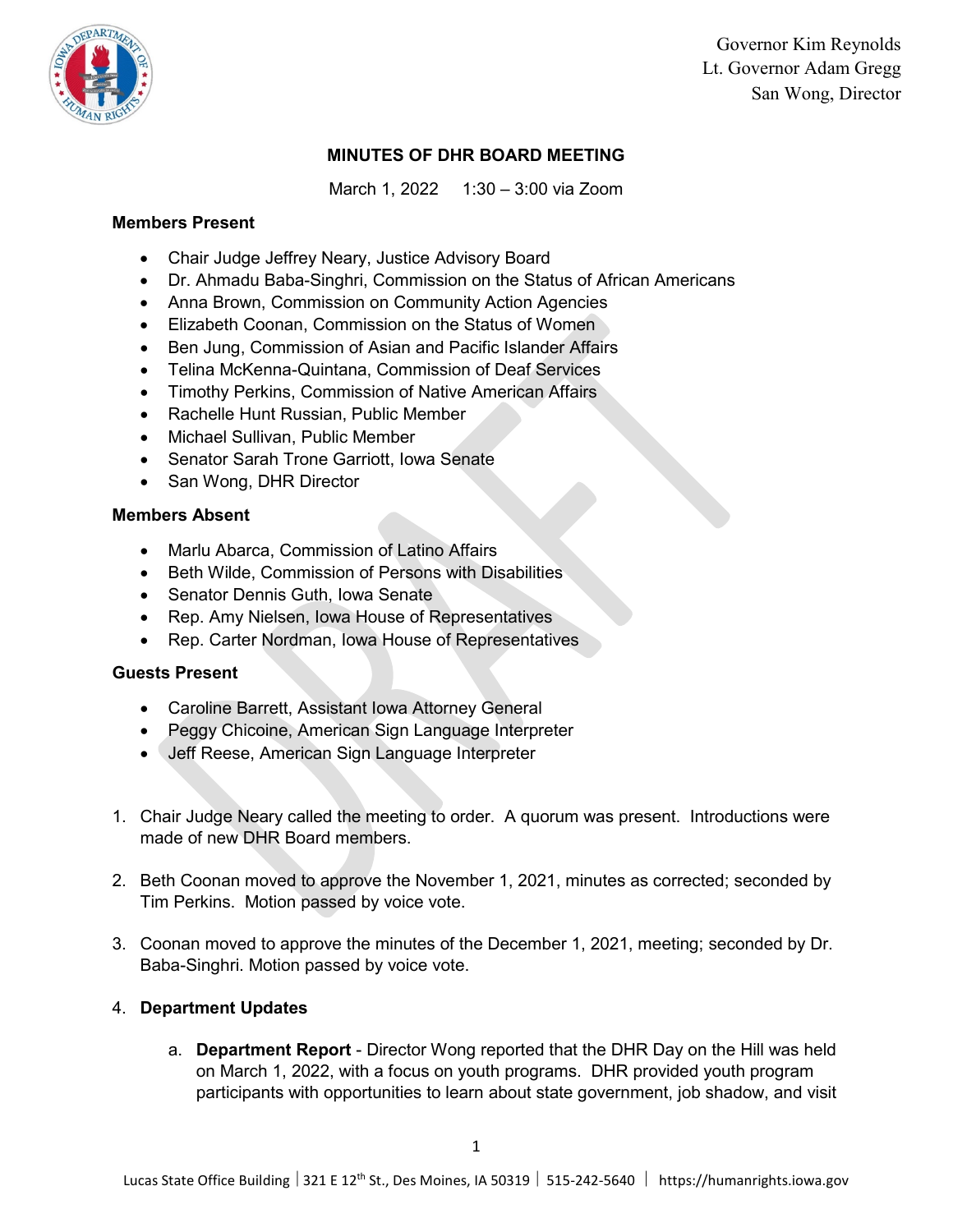with leaders in the executive, judicial, and legislative branches. Between 40 and 50 youth participated in those activities.

- b. **Administrative Rules** Sonya Streit reported that the administrative rules have moved through the rulemaking process and became effective February 2, 2022.
- c. **Strengthening Families** Bill Brand reported that applications are being accepted through April 30, 2022, for the Low-Income Home Energy Assistance Program (LIHEAP), which helps eligible households with a one-time payment towards their home energy bills. The American Rescue Plan Act (ARPA) funds were used for Emergency Crisis Intervention Program assistance to households facing utility disconnection, are disconnected, or need furnace repair or replacement. ARPA funds were also used to increase the average benefit per household for the regular LIHEAP program and serve additional households.

In-person in-home visits have resumed with the Family Development and Self-Sufficiency Program (FaDSS). Virtual visits may be made in certain circumstances.

d. **Youth Engagement** – Steve Michael gave an overview of the various youth programs. Recent activities included job shadowing and visiting with state leaders. Some youth who job shadowed in the Secretary of State's Office also registered to vote, and then were invited to the Governor's Office for a proclamation signing of Iowa High School Voter Registration Day.

A new initiative is the Youth Opportunity Pathway, which will provide continuing opportunities for youth leadership, skill development, research, civic engagement, and educational and career development.

e. **Broader Impacts** - Monica Stone reported that the Department has completed the development of its Language Access Dashboard that allows Iowans to explore which languages are spoken, and where, in the state.

The Department is a member of the Disaster PrepWise Advisory Committee to help older Iowans prepare for disasters. The Committee plans to create a portal that allows Iowans to share their preparedness documents with local emergency response organizations so that they can more effectively provide services to individuals in great need quickly in case of emergency, and to provide the tool in other languages.

With an increase in requests from local governments regarding establishing of Human Rights organizations, the Department created the Local Human Rights Commissions Organizational Framework Models Guide. This guide was adopted by the City of Ottumwa, and the Department has been invited to present this guide at the upcoming Iowa League of Cities Conference.

The Department is partnering with the Iowa Developmental Disabilities Council and the Governor's Office to develop and deliver training for board/commission administrators throughout the state on how to be inclusive of persons with disabilities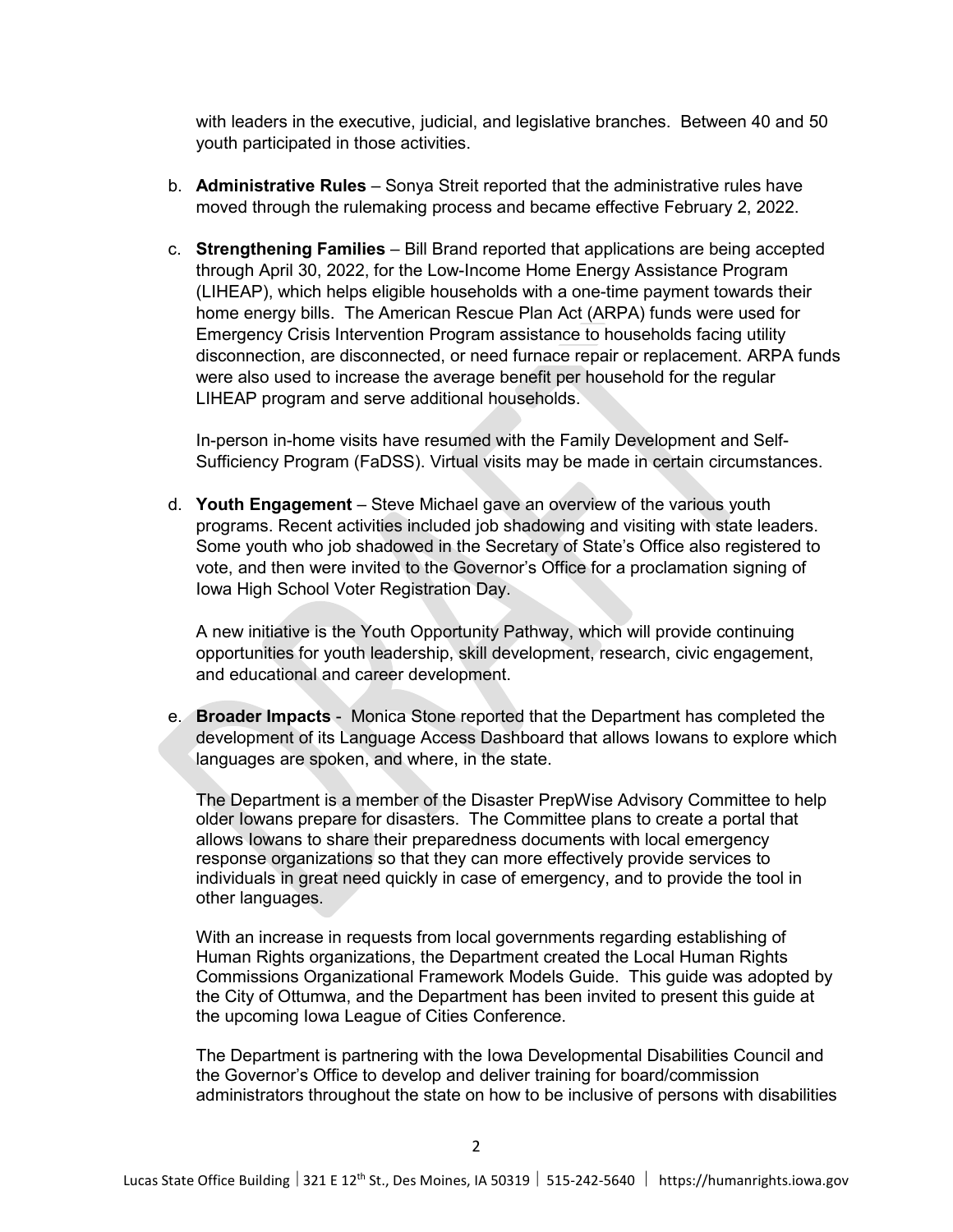on a board or commission, as well as in public participation.

### **5. Updates from Board Members**

- a. **Commission on the Status of African Americans** Dr. Baba-Singhri stated that the Commission has not met but does plan to meet in March 2022. Dr. Baba-Singhri asked what the policy and procedure are regarding scheduling a meeting with the Governor, given a meeting has not been scheduled when the Commission requested one last year.
- b. **Boards and Commissions Training**  In response to Dr. Baba-Singhri's question, Judge Neary and Assistant Attorney General Caroline Barrett stated that they are working on a legal overview for AAG Barrett to present to DHR boards and commissions that will outline their roles, responsibilities, and statutory requirements, including laws about lobbying. This training will help with continuity of understanding across the boards and commissions about state and department policies and procedures.
- c. **Commission on the Status of Women** Beth Coonan reported that the Commission met on March 1, 2022, and adopted a policy statement to guide decision making. The Commission is gathering information on the impact of COVID-19 on women in the workplace and addressing other topics such as paid family leave, discrimination, sexual harassment, and violence against women. For Women's History Month (March), the Commission is seeking nominations for the Iowa Women's Hall of Fame.
- d. **Commission of Asian and Pacific Islander Affairs** Ben Jung reported that the Commission met and set long-term priorities such as education and youth.

CelebrAsian Asian Heritage Festival will be held in May in Des Moines.

Jung and DHR staff members, Trevy Augustin and Sonya Streit, provided an interview with Mike Pace/*Pace of the City* cable access channel about their refugee stories and issues facing the Asian community.

- e. **Justice Advisory Board** Judge Neary reported that the Justice Advisory Board met on March 1. They are working on a survey regarding law enforcement encounters with mental health crisis, reviewed pending legislation regarding sex offenders, will make recommendations to legislature.
- f. **Commission of Deaf Services** Telina McKenna-Quintana reported that the Commission has not met yet. No new business at this time.
- g. **Commission of Native American Affairs** Timothy Perkins reported that the Commission will meet on March 10 to work on priorities. The Commission continues to educate schools about the use of Native American mascots. Perkins shared that there is a new center at University of Iowa Hospital and Clinics that addresses